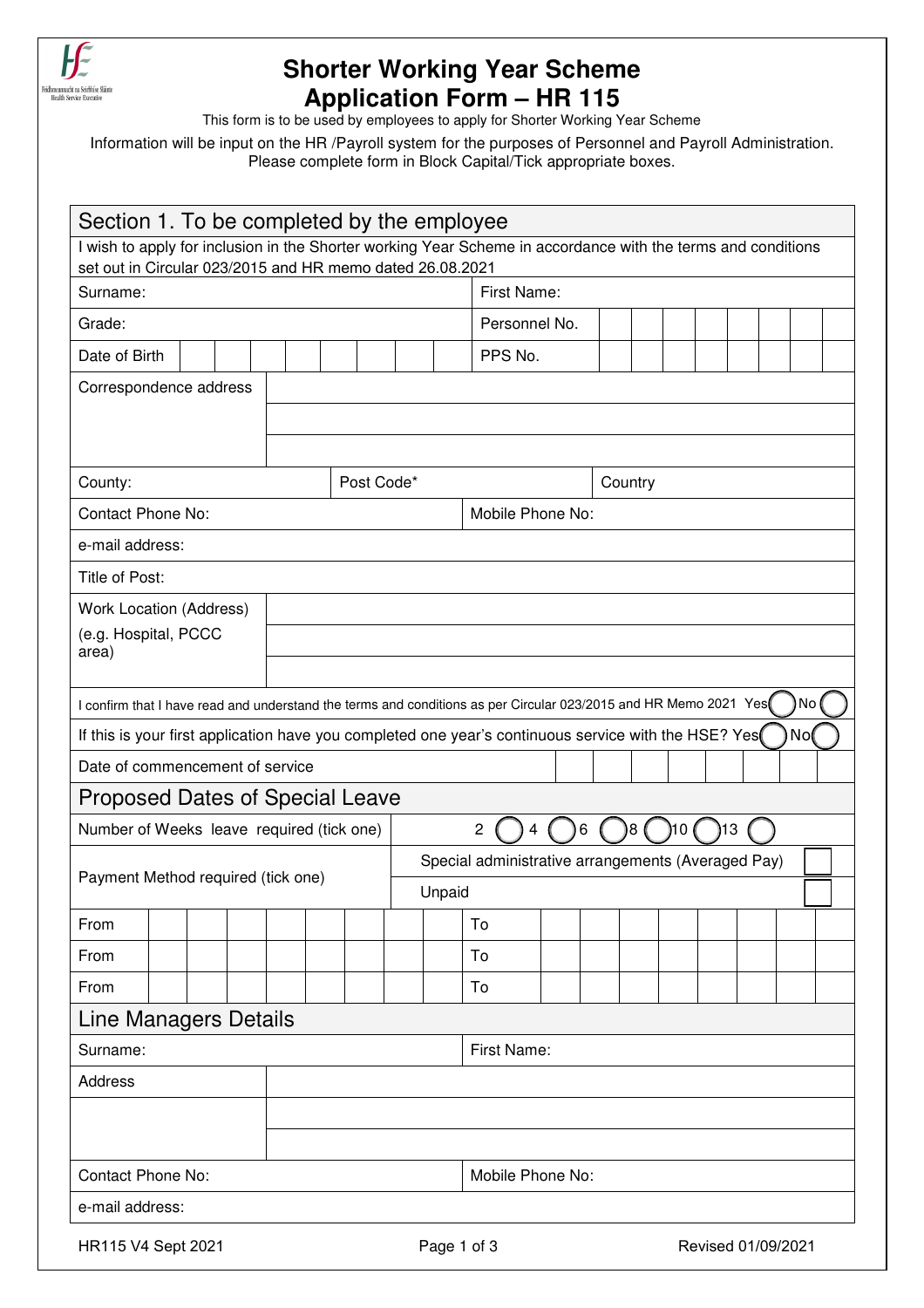If Faxing please ensure Employee's Name and Personnel Number are included on each page of the form

Name \_\_\_\_\_\_\_\_\_\_\_\_\_\_\_\_\_\_\_\_\_\_\_\_\_\_\_\_ Personnel No.\_\_\_\_\_\_\_\_\_\_\_\_\_\_\_\_\_\_\_\_\_\_\_

| Declaration                                                                                                                                                                                                                                                   |                                                |  |     |  |     |  |  |  |  |  |  |  |  |  |
|---------------------------------------------------------------------------------------------------------------------------------------------------------------------------------------------------------------------------------------------------------------|------------------------------------------------|--|-----|--|-----|--|--|--|--|--|--|--|--|--|
| I declare that all information given by me in this application is true and complete.<br>1.<br>I understand that my acceptance of the shorter working year scheme is subject to the terms outlined in<br>2.<br>circular 023/2015 and HR Memo dated 26.08.2021. |                                                |  |     |  |     |  |  |  |  |  |  |  |  |  |
| 3. I undertake that any overpayment which may arise from my participation in this Scheme will be repaid to<br>the HSE No later than 31 <sup>st</sup> December of the year the special leave is taken.                                                         |                                                |  |     |  |     |  |  |  |  |  |  |  |  |  |
| I understand that this leave must be used for the purpose for which it is being sought.<br>4.                                                                                                                                                                 |                                                |  |     |  |     |  |  |  |  |  |  |  |  |  |
| Signature                                                                                                                                                                                                                                                     | Date                                           |  |     |  |     |  |  |  |  |  |  |  |  |  |
|                                                                                                                                                                                                                                                               | Section 2. To be completed by the Line Manager |  |     |  |     |  |  |  |  |  |  |  |  |  |
| Special Leave Recommended                                                                                                                                                                                                                                     | No<br>Yes                                      |  |     |  |     |  |  |  |  |  |  |  |  |  |
| Signature                                                                                                                                                                                                                                                     | Date                                           |  |     |  |     |  |  |  |  |  |  |  |  |  |
| Name:                                                                                                                                                                                                                                                         | Grade                                          |  |     |  |     |  |  |  |  |  |  |  |  |  |
| <b>Contact Phone No:</b>                                                                                                                                                                                                                                      | Mobile No:                                     |  |     |  |     |  |  |  |  |  |  |  |  |  |
| E-mail Address                                                                                                                                                                                                                                                |                                                |  |     |  |     |  |  |  |  |  |  |  |  |  |
| Section 3. Senior Management Approval                                                                                                                                                                                                                         |                                                |  |     |  |     |  |  |  |  |  |  |  |  |  |
| Special Leave Approved                                                                                                                                                                                                                                        |                                                |  | Yes |  | No( |  |  |  |  |  |  |  |  |  |
| Signature                                                                                                                                                                                                                                                     | Date                                           |  |     |  |     |  |  |  |  |  |  |  |  |  |
| Name:                                                                                                                                                                                                                                                         | Grade                                          |  |     |  |     |  |  |  |  |  |  |  |  |  |
| <b>Contact Phone No:</b>                                                                                                                                                                                                                                      | Mobile No:                                     |  |     |  |     |  |  |  |  |  |  |  |  |  |
| E-mail Address                                                                                                                                                                                                                                                |                                                |  |     |  |     |  |  |  |  |  |  |  |  |  |
| Comments (if application is refused, state why)                                                                                                                                                                                                               |                                                |  |     |  |     |  |  |  |  |  |  |  |  |  |
|                                                                                                                                                                                                                                                               |                                                |  |     |  |     |  |  |  |  |  |  |  |  |  |
| Important: If the application is approved this form must be returned to HR by 31 <sup>st</sup>                                                                                                                                                                |                                                |  |     |  |     |  |  |  |  |  |  |  |  |  |
| of October.                                                                                                                                                                                                                                                   |                                                |  |     |  |     |  |  |  |  |  |  |  |  |  |
| Section 4. Delegated Officer Approval                                                                                                                                                                                                                         |                                                |  |     |  |     |  |  |  |  |  |  |  |  |  |
| Name (Print)                                                                                                                                                                                                                                                  | Signature                                      |  |     |  |     |  |  |  |  |  |  |  |  |  |
| Tel No                                                                                                                                                                                                                                                        | Date                                           |  |     |  |     |  |  |  |  |  |  |  |  |  |
| Decision No                                                                                                                                                                                                                                                   |                                                |  |     |  |     |  |  |  |  |  |  |  |  |  |
| Section 4. To be completed by Human Resources, Personnel Administration                                                                                                                                                                                       |                                                |  |     |  |     |  |  |  |  |  |  |  |  |  |
| Is Employee in receipt of interim payment?<br>۱No<br>Yes(                                                                                                                                                                                                     |                                                |  |     |  |     |  |  |  |  |  |  |  |  |  |
| If yes has Payroll been notified to cease interim payment                                                                                                                                                                                                     |                                                |  | Yes |  | No  |  |  |  |  |  |  |  |  |  |
| Date payroll notified to cease interim payment                                                                                                                                                                                                                |                                                |  |     |  |     |  |  |  |  |  |  |  |  |  |
| System updated by                                                                                                                                                                                                                                             | Date                                           |  |     |  |     |  |  |  |  |  |  |  |  |  |
| Payroll Notified to set up averaged pay                                                                                                                                                                                                                       | Date                                           |  |     |  |     |  |  |  |  |  |  |  |  |  |